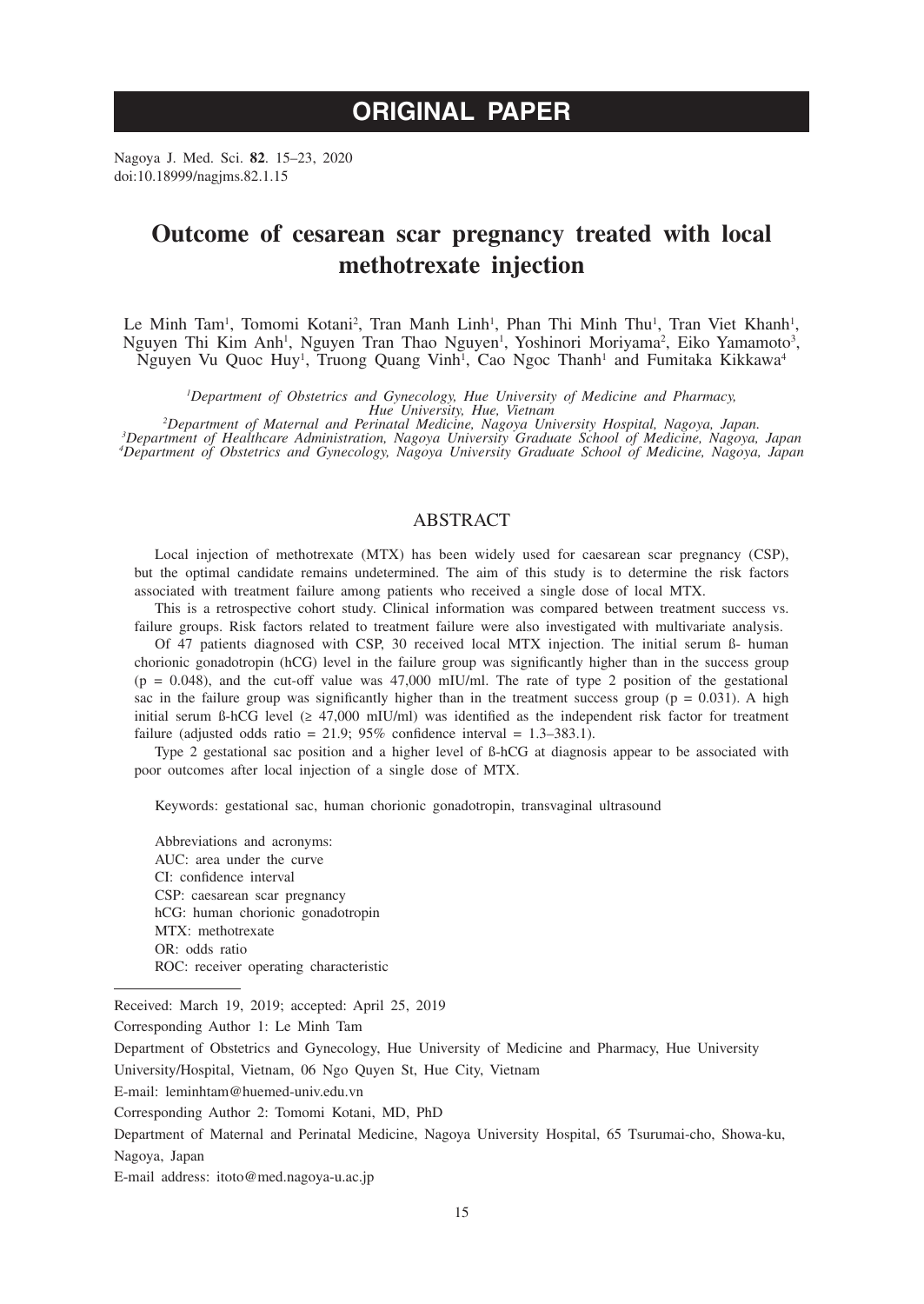This is an Open Access article distributed under the Creative Commons Attribution-NonCommercial-NoDerivatives 4.0 International License. To view the details of this license, please visit (http://creativecommons.org/licenses/by-nc-nd/4.0/).

## INTRODUCTION

The rising frequency of caesarean section rates worldwide has been associated with an increased occurrence of serious complications in subsequent pregnancies, including uterine rupture and placenta accreta.<sup>1</sup> Caesarean scar pregnancy (CSP), the development of a gestational sac in a previous caesarean scar, is one of those complications. CSP is a rare type of ectopic pregnancy, but can be life-threatening. The precise prevalence of CSP is unknown, but the incidence of CSP among normal pregnancies is reportedly  $0.05-0.06\%$ <sup>2</sup> and  $0.15\%$  among pregnancies with a previous history of caesarean section.<sup>3</sup>

More than 30 different treatment options have been reported for CSP, including expectant management, medical treatment, uterine artery embolization, surgical intervention, and combination approaches.4 However, the optimal first-line regimen remains unknown. Recent reviews recommend a minimally invasive method that removes both gestational sac and caesarean scar transvaginally or laparoscopically, rather than medical treatment,<sup>4-6</sup> but randomized controlled trials with a large population to support that recommendation are lacking. Additionally, it should be a concern that availability of equipment and specific surgical skills for these interventions remain limited in some middle-income countries, including Vietnam.

For medical treatment, local or systemic injection of methotrexate (MTX) has been widely used. A single-dose local MTX injection is easily performed using techniques and equipment for ovum collection during in vitro fertilization, without high cost or specialized methods. Local injection is thought to be more effective than systemic injection, with minimal side effects, $7-9$ but remains controversial.<sup>10</sup> Medical treatment as the first-line approach is often thought to need additional surgical treatment and several protocols for selection of candidates for medical treatment have been suggested<sup>4</sup>; these are based on gestational weeks, presence of fetal cardiac activity, hemodynamic state, and serum ß-hCG level, among others. It has also been reported that there are 2 types of CSP. In one, the gestational sac grows inward (endogenous, type 1), while the other grows outward toward the bladder and abdominal wall (exogenous, type  $2$ ).<sup>11</sup> Type 2 cases are thought to be at high risk of uterine rupture, but the management options based on these types of CSP have not been established.<sup>4</sup> Thus, a guideline for selection of the best candidates for local MTX injection based on characteristics including CSP type is needed, to establish safer and more effective treatment algorithms. Such a guideline would reduce the rate and costs of surgery and treatment for embolism and would be desirable for use in centers with limited resources.

This study aimed to determine the risk factors associated with treatment failure among CSP patients who received local MTX injection with aspiration.

## MATERIALS AND METHODS

#### *Study design*

This retrospective cohort study included 30 women diagnosed with CSP and treated with a single dose of ultrasound-guided local MTX 50 mg/2 mL (Unitrexate®, Korea United Pharm. Inc.) injection between April 2015 and July 2017 at the Hue Central Hospital, a tertiary hospital in Vietnam. Patients of >12 weeks of gestation at diagnosis, and those with severe vaginal bleeding or hemodynamic changes were excluded.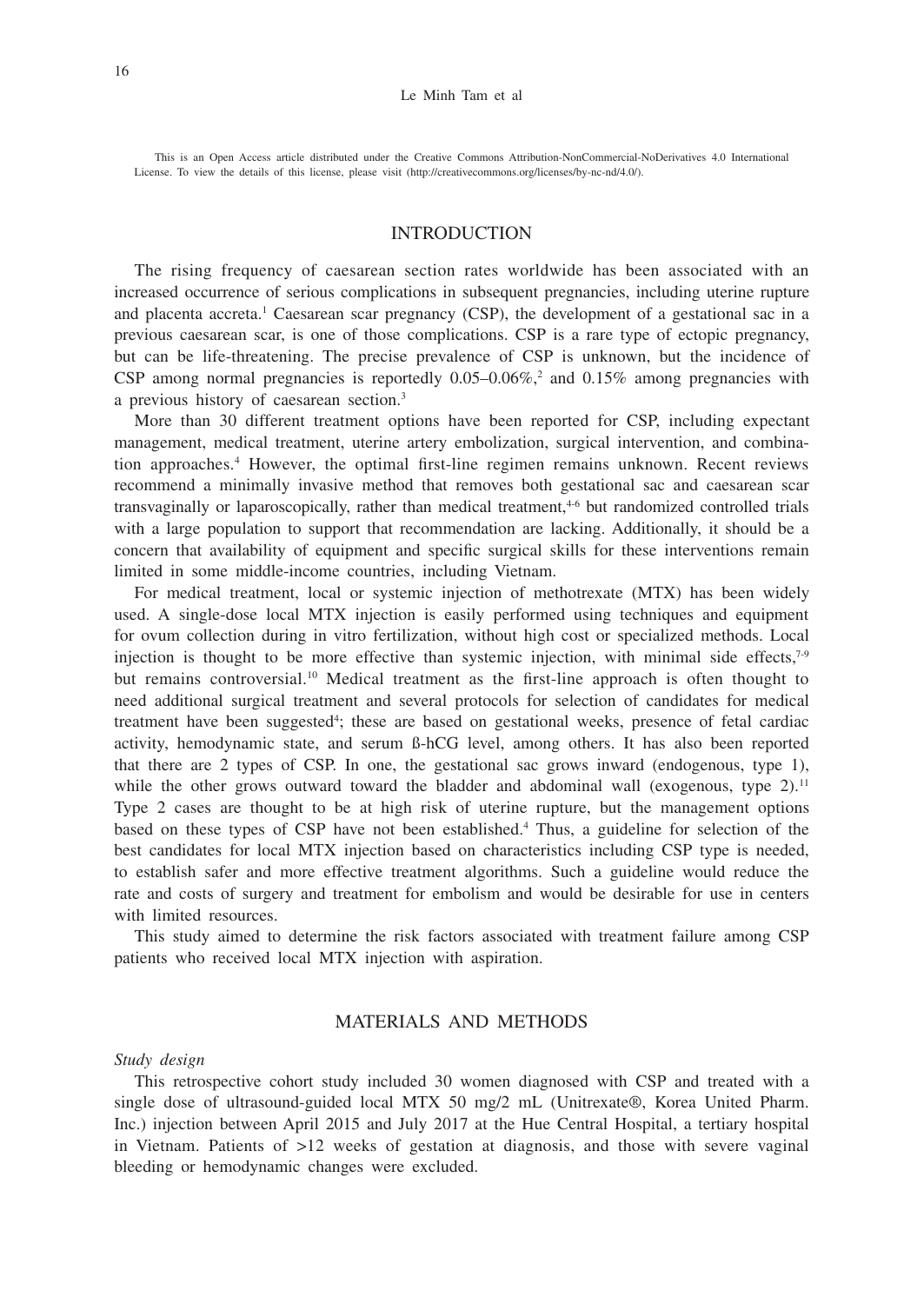Gestational age was determined according to the first day of the last menstrual period, sac dimension, or crown-rump length. The gestational sac position was assessed, and diagnosed as type 1 or type 2 using transvaginal ultrasound examination at diagnosis during the first trimester.<sup>11</sup> The initial level of serum β-human chorionic gonadotropin (hCG) was also measured before treatment. Serum ß-hCG levels were measured on the fourth and seventh days and subsequently once a week until the level was below 5 mIU/mL. Ultrasound examination for subtrophoblastic blood flow was also performed weekly. Coagulation, liver, and renal function tests and complete blood counts were also examined before treatment.

Women with CSP were divided into treatment success vs. failure groups; more than 15% reduction in serum ß-hCG level and disappearance of subtrophoblastic blood flow were regarded as treatment success, with treatment failure defined as need for additional intervention for subsequent haemorrhage or increasing serum ß-hCG level after local MTX injection.

## *Diagnosis of CSP*

Transvaginal ultrasound for diagnosis of CSP was performed, with consultation by 2 expert sonographers in all cases, using the following criteria, as defined in previous reports $1,12,13$ :

- 1. Empty uterine cavity and closed empty cervical canal.
- 2. Placenta and/or gestational sac embedded in the caesarean section scar.
- 3. Thin (1–3 mm) or absent myometrial layer between the gestational sac and the bladder.
- 4. Presence of embryonic/foetal pole and/or yolk sac with or without heart activity.
- 5. Presence of a prominent and at times rich vascular pattern at or in the area of a caesarean section scar in the presence of a positive pregnancy test.
- 6. Negative 'sliding organs sign'.

## *Protocol of Therapy*

Transvaginal ultrasound was performed to assess the gestational sac and the presence of a foetal pole. A 22-G needle was inserted into the gestational sac with an adaptor under transvaginal ultrasound. The amniotic fluid and foetal tissues were aspirated and MTX (50 mg/2 ml) was slowly injected into the gestational sac.

#### *Statistical analysis*

Statistical analysis was performed using SPSS 24 software. Normally and non-normally distributed variables were presented as mean $\pm$  SD and median (minimum - maximum) and compared using Student's *t*-test and the Mann-Whitney U-test, respectively. Categorical data were presented as absolute value with percentage and compared with Fisher's exact test, as appropriate. Based on a receiver operating characteristic (ROC) curve and a corresponding area under the curve (AUC), a cut-off value was determined as the point where Youden's index is at maximum. The crude odds ratio (OR) and adjusted OR with the 95% confidence interval (CI) were calculated using unconditional logistic and multiple logistic regression models, respectively. Statistical significance was considered as  $p < 0.05$ .

# RESULTS

During the study period, 47 women were diagnosed with CSP. Of these, 17 were excluded from the present study population: 14 had successful removal of the gestational sac with uterine preservation and 3 required partial hysterectomy because of unsuccessful preservation surgery. Thirty women who were treated with a single intragestational MTX injection were included in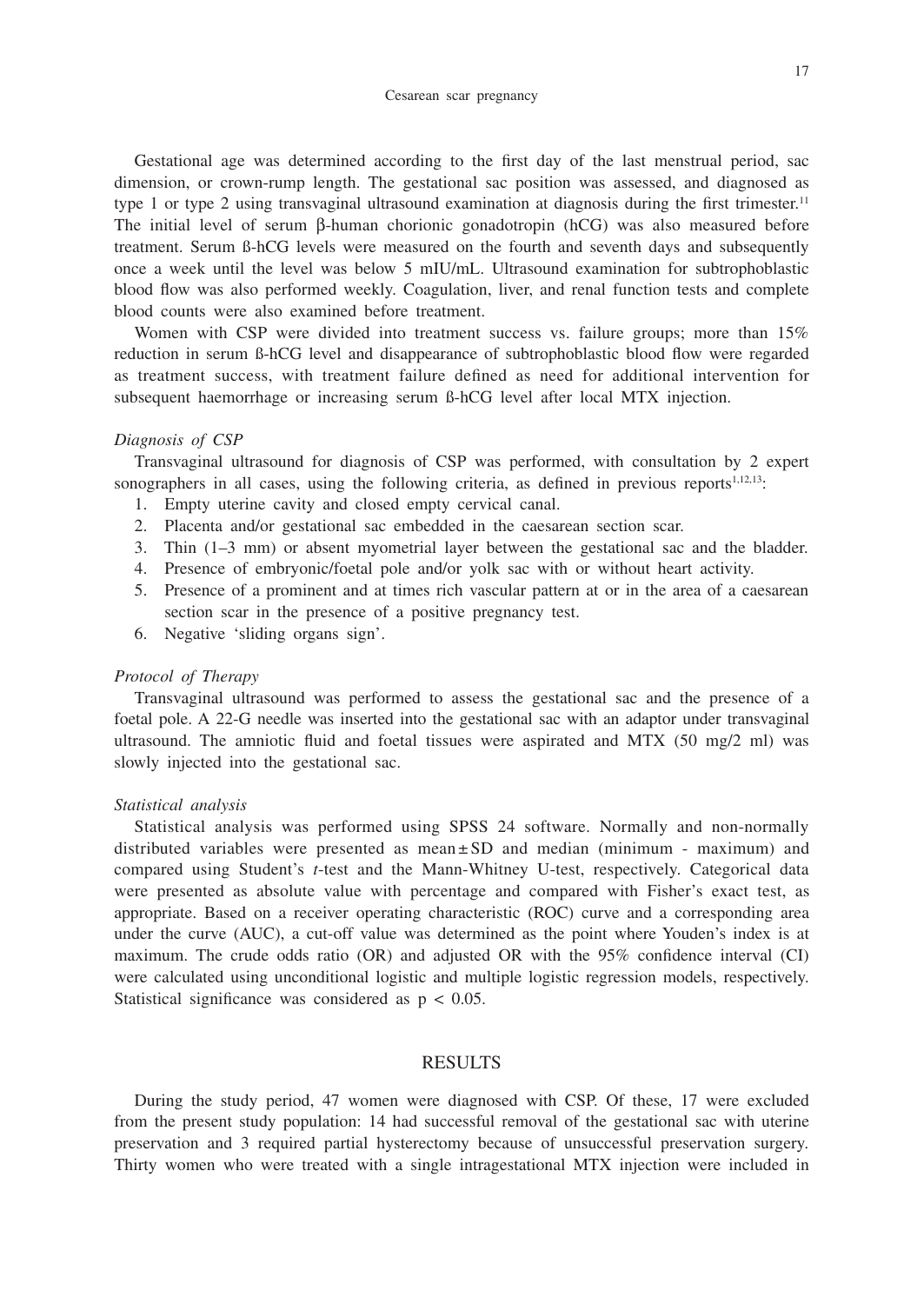#### Le Minh Tam et al

this study.

The clinical characteristics are shown in Table 1. The mean age was  $35.0 \pm 4.9$  years, and the median gestational age at diagnosis was 7 (5–12) weeks. Before treatment with MTX, vaginal bleeding and lower abdominal pain were reported by 19/30 (63.3%) and 7/30 (23.3%) patients, respectively. The median (minimum - maximum) serum ß-hCG level was 33,628 (804–262,611) mIU/ml. The treatment failure rate was 16.7% (5/30), and subsequent intervention included curettage  $(n = 1)$  and hysterectomy  $(n = 4)$ . None of the 5 failure cases had complications, but a continued increase of serum ß-hCG levels, prolonged or increased hemorrhage, and enlargement of the mass were observed after local MTX injection. Patient age, number of previous caesarean sections, duration since the last caesarean section, percentage with the presence of a fetal heartbeat, presence of symptoms before treatment including vaginal bleeding and abdominal pain, and presence of a hypervascular signal around the gestational sac were not different between the success and failure groups. The frequency of type 1 gestational sac position (endogenous) in the treatment success group was significantly higher than in the treatment failure group  $(76.0\%$  vs.  $20.0\%$ ,  $p = 0.031$ ). The initial serum ß-hCG level in the success group was significantly lower than in the failure group (28,484 (804–262,611) mIU/ml vs. 81,418 (15,436–99,287) mIU/ml, p = 0.048). The cut-off value for the initial serum ß-hCG level for prediction of treatment success or failure of local MTX injection was analysed with ROC curves (Fig. 1, AUC =  $0.784$ ), and was determined as 47,000 mIU/ml (80.0% sensitivity, 80.0% specificity). [Fig. 1]



**Fig. 1** ROC curve of initial serum ß-hCG level for prediction of treatment failure of local MTX injection The AUC was calculated as 0.784.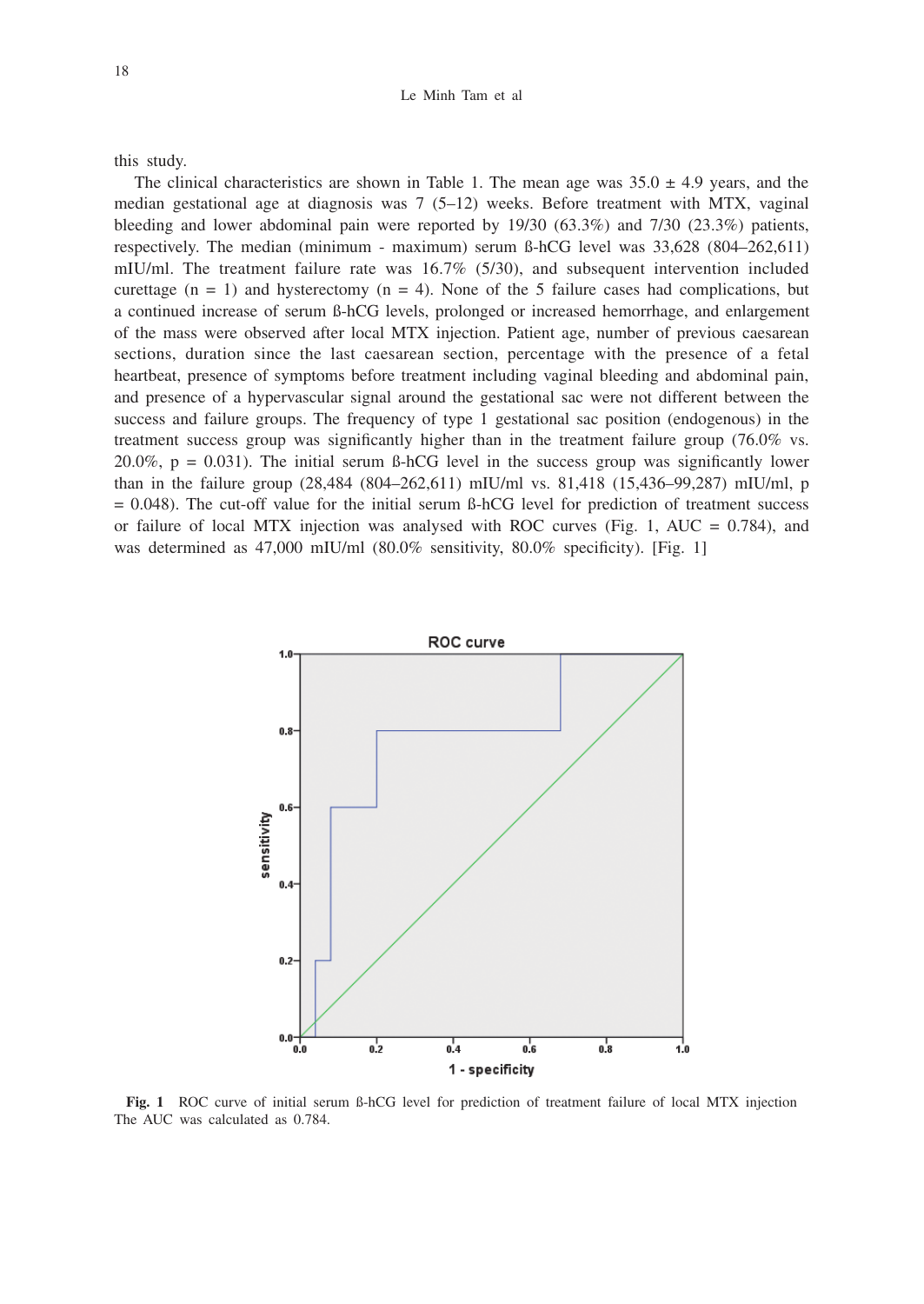| <b>Related factors</b>                           | <b>Total</b><br><b>Success</b><br>$(n=30)$<br>$(n=25)$ |                  | <b>Failure</b>    | $p$ value       |  |
|--------------------------------------------------|--------------------------------------------------------|------------------|-------------------|-----------------|--|
|                                                  |                                                        |                  | $(n=5)$           |                 |  |
| Age (years)*                                     | $35.0 \pm 4.9$                                         | $35.0 \pm 4.8$   | $35.0 \pm 5.7$    | 1.00            |  |
| Number of previous CS                            |                                                        |                  |                   |                 |  |
| 1                                                | 16(53.3)                                               | 14(56.0)         | 2(40.0)           | 0.43            |  |
| $\overline{2}$                                   | 14(46.7)                                               | 11(44.0)         | 3(60.0)           |                 |  |
| Duration from the last CS (years)* $2.7 \pm 0.5$ |                                                        | $2.8 \pm 0.5$    | $2.6 \pm 0.5$     | 0.39            |  |
| Gestational age (weeks)**                        | $7(5-12)$                                              | $7(5-12)$        | $7(6-8)$          | 0.35            |  |
| <b>Fetal heart beat</b>                          |                                                        |                  |                   |                 |  |
| present                                          | 1(3.3)                                                 | 1(4.0)           | 0(0.0)            | 0.83            |  |
| absent                                           | 29 (96.7)                                              | 24 (96.0)        | 5(100.0)          |                 |  |
| Vaginal bleeding                                 |                                                        |                  |                   |                 |  |
| present                                          | 19(63.3)                                               | 16(64.0)         | 3(60.0)           | $-0.62$         |  |
| absent                                           | 11(36.7)                                               | 9(36.0)          | 2(40.0)           |                 |  |
| Abdominal pain                                   |                                                        |                  |                   |                 |  |
| present                                          | 7(23.3)                                                | 5(20.0)          | 3(60.0)           | 0.33<br>2(40.0) |  |
| absent                                           | 23 (76.7)                                              | 20(80.0)         |                   |                 |  |
| <b>Gestational sac position</b>                  |                                                        |                  |                   |                 |  |
| Type 1 (endogenic)                               | 20(66.7)                                               | 19(76.0)         | 1(20.0)           | 0.031           |  |
| Type 2 (exogenous)                               | 10(33.3)                                               | 6(24.0)          | 4(80.0)           |                 |  |
|                                                  | 33628                                                  | 28484            | 81418             |                 |  |
| Initial B-hCG level (mIU/mL)**                   | $(804 - 262611)$                                       | $(804 - 262611)$ | $(15436 - 99287)$ | 0.048           |  |
| Hyper-vascular signal                            |                                                        |                  |                   |                 |  |
| positive                                         | 16(53.3)                                               | 13(52.0)         | 3(60.0)           | 0.57            |  |
| negative                                         | 14(46.7)                                               | 12(48.0)         | 2(40.0)           |                 |  |
| <b>Total</b>                                     | 30(100.0)                                              | 25(83.3)         | 5(16.7)           |                 |  |

**Table 1** Comparison of clinical characteristics between treatment success and failure group

CS: Caesarean section, hCG: human chorionic gonadotropin.

Normally and non-normally distributed variables were presented as mean±SD and median (minimum maximum) and compared using \*Student's *t*-test and \*\*Mann-Whitney *U*-test, respectively. Categorical data were presented as absolute value  $(\%)$  and compared using Fisher's exact test.

The factors associated with the outcomes of CSP using local injection of MTX were evaluated with univariate analysis (Table 2). Type 2 position and a high initial serum ß-hCG level (≥47,000 mIU/ml) were significant risk factors for failure of local MTX injection [crude OR  $(95\%$  CI) = 12.7 (1.2–136.3) and 16.0 (1.5–176.5), respectively].

On multiple logistic regression analysis, only high initial serum ß-hCG level (≥47,000 mIU/ ml) was associated with a significantly high risk of failure of local MTX injection [adjusted OR  $(95\% \text{ CI}) = 21.9 \text{ (1.3–383.1)}$  (Table 3). Type 2 position showed a trend as a high-risk factor, but this was not significant [adjusted OR  $(95\% \text{ CI}) = 17.6 \text{ } (1.0-313.5)$ ].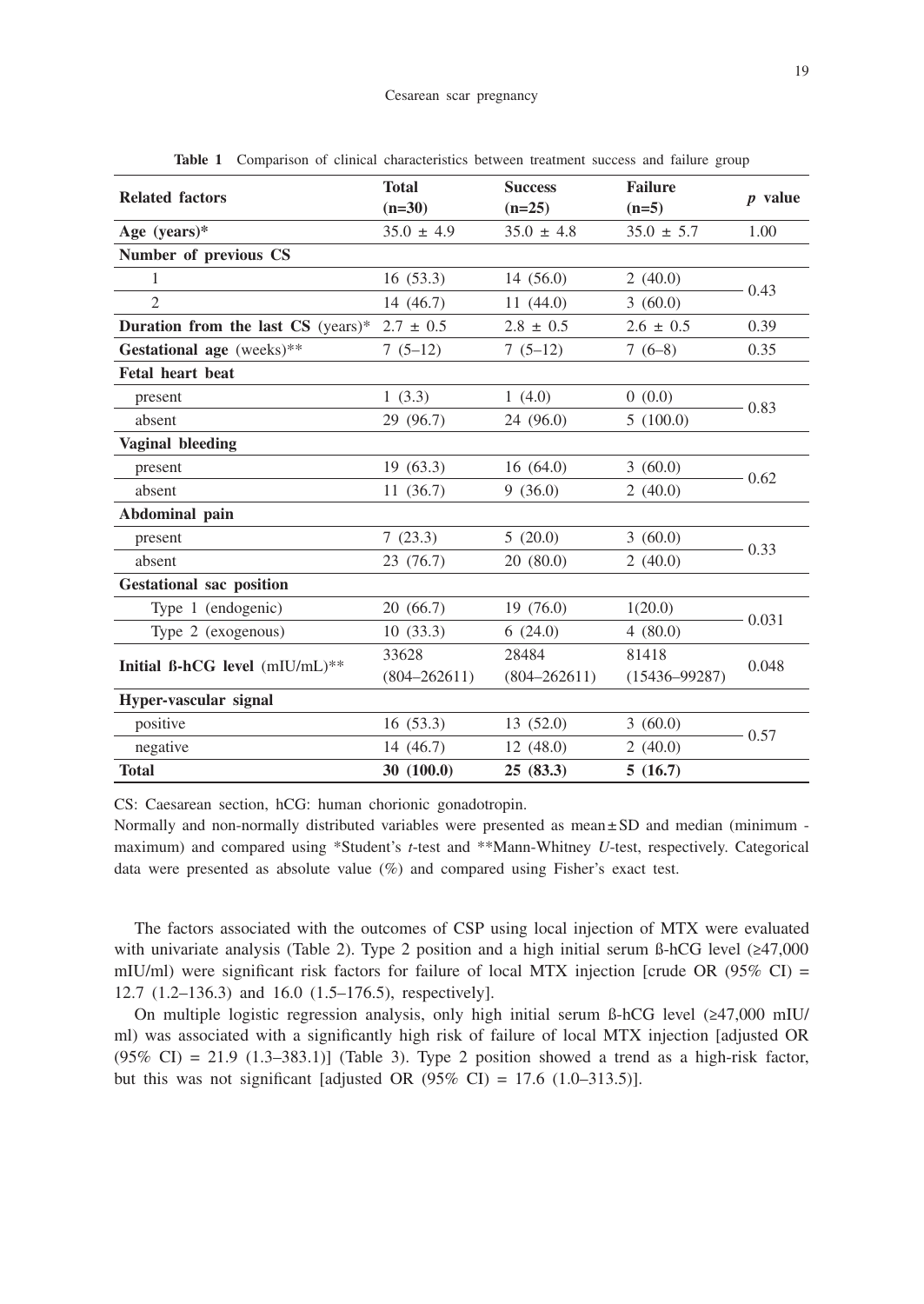| <b>Related factors</b>          | <b>Success</b> | <b>Failure</b>   | <b>OR</b>            |            |  |
|---------------------------------|----------------|------------------|----------------------|------------|--|
|                                 | $n(\%)$        | $\mathbf{n}(\%)$ | $(95\% \text{ CI})$  | $p$ value* |  |
| Number of previous CS           |                |                  |                      |            |  |
| 1                               | 14(56.0)       | 2(40.0)          |                      | 0.43       |  |
| $\overline{c}$                  | 11(44.0)       | 3(60.0)          | $1.9(0.3-13.5)$      |            |  |
| Duration since the last CS      |                |                  |                      |            |  |
| $< 2$ years                     | 5(20.0)        | 2(40.0)          |                      | 0.33       |  |
| $\geq$ 2 years                  | 20(80.0)       | 3(60.0)          | $0.38$ $(0.05-2.88)$ |            |  |
| <b>Gestational</b> age          |                |                  |                      |            |  |
| $< 7$ weeks                     | 12(48.0)       | 1(20.0)          |                      | $-0.26$    |  |
| $\geq 7$ weeks                  | 13(52.0)       | 4(80.0)          | $3.7(0.4 - 37.9)$    |            |  |
| Abdominal pain                  |                |                  |                      |            |  |
| <b>Yes</b>                      | 5(20.0)        | 2(40.0)          |                      | 0.33       |  |
| N <sub>0</sub>                  | 20(80.0)       | 3(60.0)          | $0.38$ $(0.05-2.88)$ |            |  |
| <b>Gestational sac position</b> |                |                  |                      |            |  |
| Type 1 (endogenic)              | 19(76.0)       | 1(20.0)          |                      |            |  |
| Type 2 (exogenous)              | 6(60.0)        | 4(80.0)          | $12.7(1.2-136.3)$    | 0.03       |  |
| Hyper vascular signal           |                |                  |                      |            |  |
| Yes                             | 13(52.0)       | 3(60.0)          |                      | 0.57       |  |
| N <sub>0</sub>                  | 12(48.0)       | 2(40.0)          | $1.4(0.2-9.8)$       |            |  |
| Initial B-hCG level             |                |                  |                      |            |  |
| $< 47,000$ mIU/ml               | 20(80.0)       | 1(20.0)          |                      |            |  |
| $\geq$ 47,000 mIU/ml            | 5(20.0)        | 4(80.0)          | $16.0(1.5-176.5)$    | 0.02       |  |

**Table 2** Factors related with the outcomes of Caesarean scar pregnancy with local methotrexate injection.

CS, Cesarean section. hCG, human chorionic gonadotropin. OR, odds ratio. CI, confidence interval. OR and 95% CI were calculated by univariate analysis. \**p* values were calculated by Fisher's exact test.

| <b>Risk factors</b>                 | <i>p</i> value | Adjusted OR* | 95% CI        |
|-------------------------------------|----------------|--------------|---------------|
| <b>Gestational sac position</b>     | 0.05           |              |               |
| Type 1 (endogenic)                  |                | 1.0          |               |
| Type 2 (exogenous)                  |                | 17.6         | $1.0 - 313.5$ |
| Initial $\beta$ -hCG level (mIU/mL) | 0.04           |              |               |
| < 47,000                            |                | 1.0          |               |
| $\geq 47,000$                       |                | 21.9         | $1.3 - 383.1$ |

**Table 3** Risk factors related to treatment failure

CS, Cesarean section. hCG, human chorionic gonadotropin. OR, odds ratio. CI, confidence interval. \*Adjusted for variables including duration since the last CS, gestational age, abdominal pain, gestational sac position, and initial  $\beta$ -hCG level, and those  $p$  values were < 0.4 by univariate analysis.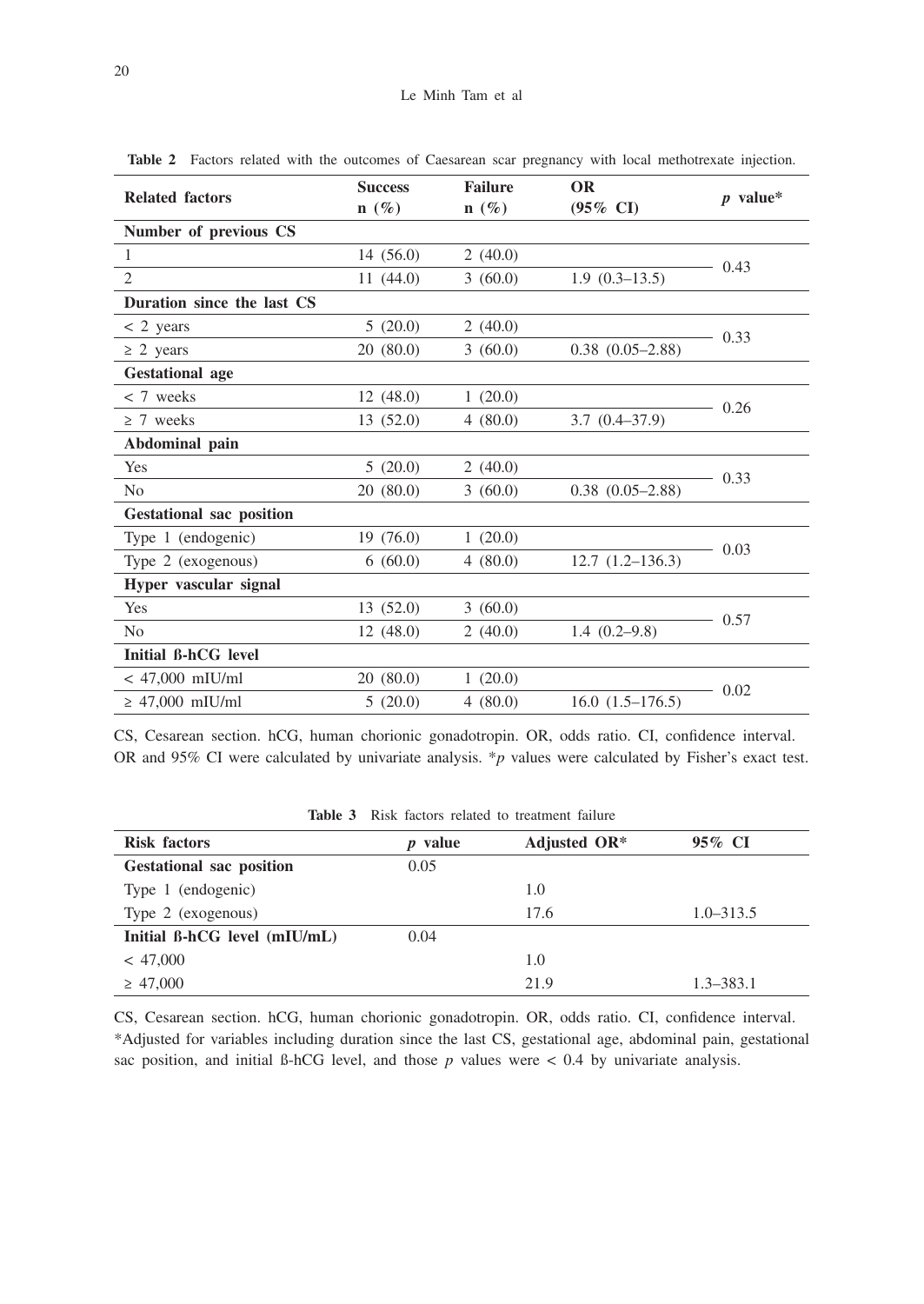## DISCUSSION

The present study demonstrated that type 2 gestational sac position at diagnosis and a high initial ß-hCG level were significantly more frequent in the treatment failure group after a single dose of local MTX injection for CSP. These results suggested that local MTX injection should be used for CSP patients with type 1 gestational sac position or a low serum ß-hCG level as optimal management. According to multivariate logistic regression analysis, a high initial serum ß-hCG level was the only independent risk factor for treatment failure of local MTX injection.

The success rate of local MTX injection in this study reached approximately 83%, which was comparable to that in previous reports, ranging from  $54-94\%$ .<sup>4,7,14</sup> All patients in this study only received a single dose of MTX, although the success rate is known to increase with multiple doses of MTX.<sup>4</sup> Thus, the success rate in this study might be considered high. The median gestational age of this study population was 7 (5–12) weeks, with 1 at 10 weeks and another at 12 weeks, but the others (28/30, 93.3%) were diagnosed before 9 weeks. The earlier diagnosis might have led to the favorable outcome in this study, as previously suggested.<sup>4</sup>

There were no significant differences in clinical characteristics between the success and failure groups, including age, number of previous caesarean section, duration since last caesarean section, gestational age at diagnosis, presence of vaginal bleeding or abdominal pain before treatment, and presence of a hyper-vascular signal. In this study population, all but one case showed absence of a fetal heart beat, and the gestational age at diagnosis in all cases was <13 weeks. Thus, the outcome should be interpreted as applicable to patients diagnosed before 13 weeks and without a fetal heartbeat. On the other hand, the presence of vaginal bleeding, abdominal pain, and a hypervascular signal was observed in 64.0%, 20.0%, and 52.0% of patients, respectively, in the treatment success group. These factors did not seem to be related to treatment failure.

A previous report described similar results with regard to the gestational sac position. In 2 treatment options including local and systemic MTX injection, with or without uterine artery embolization, type 2 CSP position was an independent risk factor for failed management (OR 15.54, 95% CI 1.25–193.36),<sup>14</sup> similar to the finding in the present study. However, that study also reported that the level of ß-hCG before treatment was not significantly different between the treatment success and failure groups. In the present study, the cut-off value of ß-hCG was 47,000 mIU/mL and the median (minimum - maximum) serum ß-hCG level was 33,628  $(804-262.611)$  mIU/ml. In the previous study, all but 1 case had a  $\beta$ -hCG level  $\leq 50,000$  mIU/  $mL<sub>14</sub>$  which would lead to this inconsistency. A systematic review recommended a  $\beta$ -hCG level of <5,000–12,000 mIU/mL before treatment as the selection criterion in a candidate for medical treatment.4 Evaluation of the initial ß-hCG level seems useful for treatment decision-making, although the cut-off value remains undetermined.

Considering these results, it is important to assess pregnant women with a previous history of more than 1 caesarean section at 7 to 9 weeks of gestation by ultrasound. The evaluation of CSP type according to gestational sac position and serum ß-hCG level would then be helpful in selecting promising candidates for local MTX injection. An interventional approach should be used as first-line treatment in patients with type 2 CSP or a high level of serum ß-hCG. We also speculated that the diagnosis of CSP at an earlier gestational age would be important for success of local MTX injection because of the association with a low ß-hCG level. However, diagnosis based on symptoms would be difficult, because approximately 20% of patients in this study were asymptomatic (data not shown); this percentage was similar to that in a previous report.<sup>13</sup> Moreover, symptoms of vaginal bleeding and lower abdominal pain could lead to misdiagnosis of miscarriage and inadequate treatment such as curettage, which could be dangerous. Therefore, routine examination using transvaginal ultrasound might be recommended for pregnant women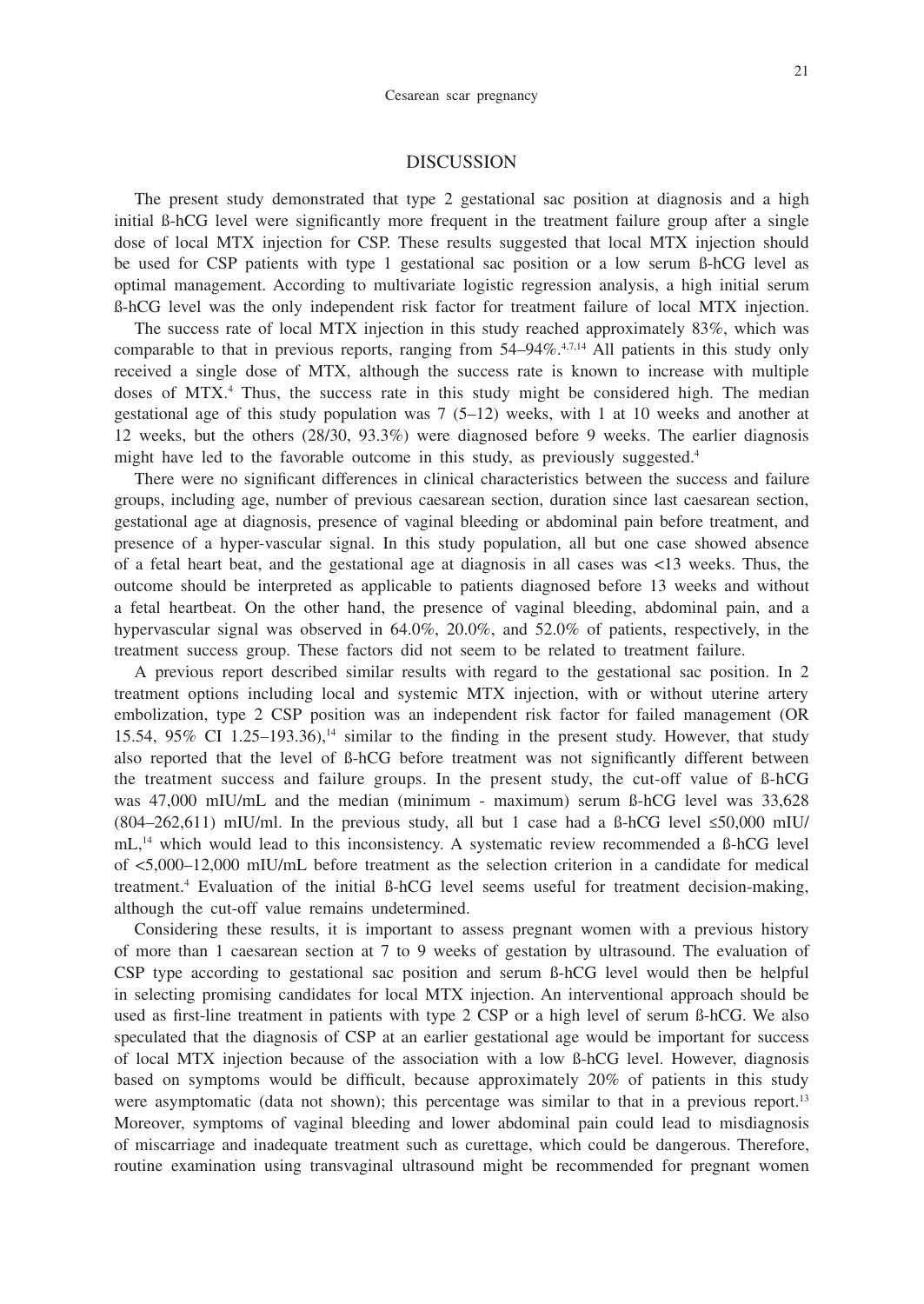#### Le Minh Tam et al

with a previous history of caesarean section. Actually, asymptomatic patients in this study were diagnosed during routine examinations. Transvaginal ultrasound could provide useful information on the type of CSP according to gestational sac position.

The present study had several limitations. First, this was a retrospective study. Patients who received a local injection of MTX were clinically selected, which might affect the success rate and odds ratio of risk factors. Patients at <13 weeks of gestation without severe vaginal bleeding or hemodynamic changes were selected for treatment with local MTX injection. In addition, other cases that were treated surgically were not included in this study, although such cases might have greater risk than those in this study. The selection criteria may have resulted in bias. A second limitation is that this was a single-center study with a small sample size, although it was comparable to that in previous reports,<sup>10,14</sup> because of the low incidence of CSP. The cut-off value of serum ß-hCG might be different in a larger population. Actually, the cut-off value in this study seemed high compared with previous studies. Thus, the cut-off value for serum ß-hCG should be determined in a larger study population.

## **CONCLUSION**

Type 2 gestational sac position and elevated level of ß-hCG at diagnosis appear to be related to poor outcomes after local injection of a single dose of MTX. This suggests that detection of CSP at a low ß-hCG level would be associated with successful outcomes. During the first trimester, transvaginal ultrasound examination for patients with a previous history of caesarean section might be helpful for earlier detection, and would also be useful to diagnose CSP type. Before selection of first-line treatment with local injection of MTX, evaluation of the type of CSP and the level of ß-hCG should be considered. First-line management of selected patients with local MTX injection seems appropriate in countries with limited resources to avoid unnecessary intervention and reduce costs, although further investigation is required.

# FUNDING SOURCES

This work was supported by JSPS KAKENHI (Grant Number: 15H02660).

## ACKNOWLEDGEMENT

We would like to thank Editage (www.editage.jp) for English language editing.

# STATEMENT OF ETHICS

Informed and written consent was obtained from all participants. The study protocol has been approved by the ethics committees at Hue University of Medicine and Pharmacy (H2015/182) and Nagoya University Hospital (2015–0153).

## CONFLICT OF INTEREST

The authors have no conflicts of interest to declare.